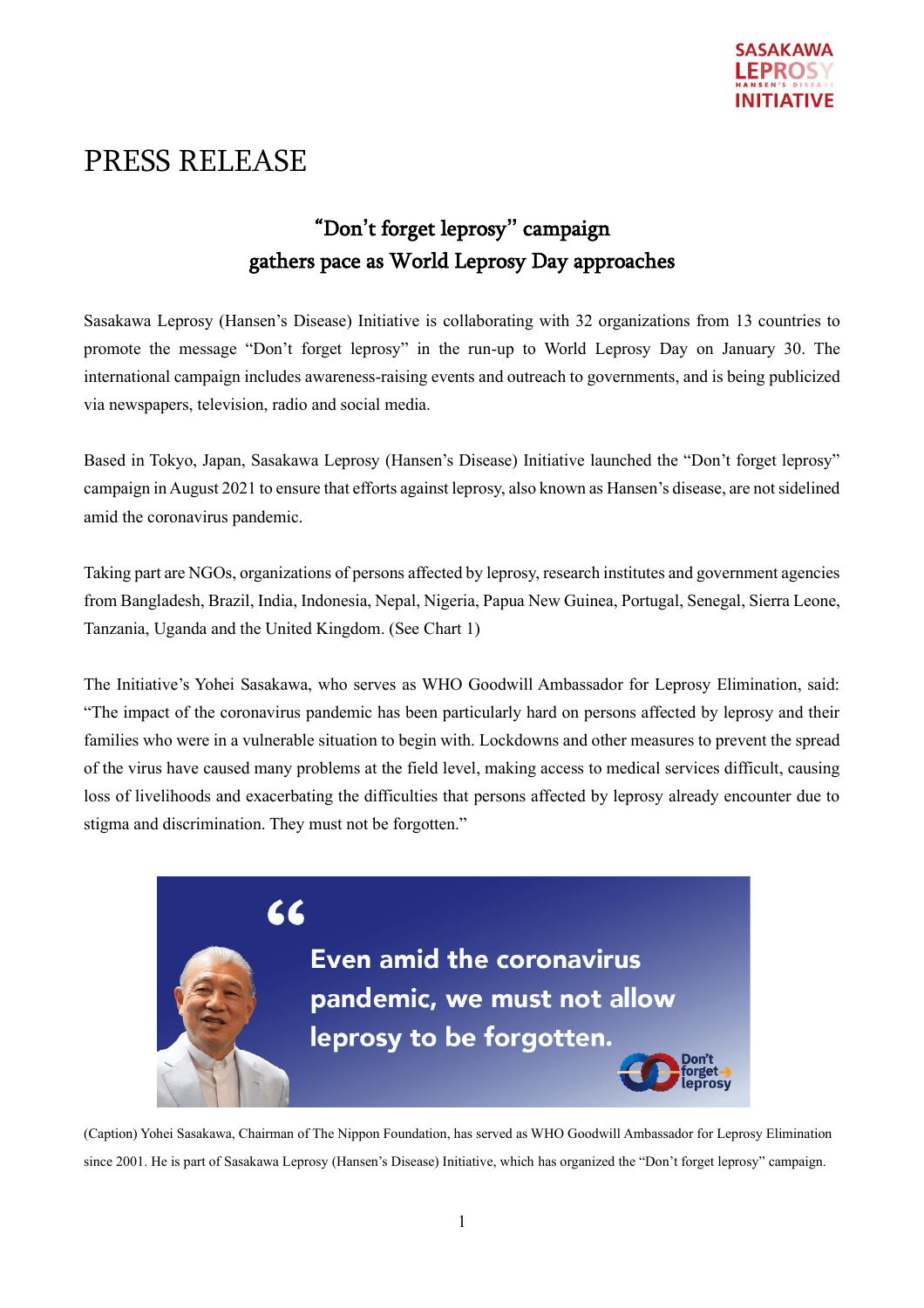From India, which accounts for around 60% of all new cases of leprosy diagnosed globally each year, 8 organizations are participating. Activities include intensive awareness-raising events aimed at school children and university students to provide young people with correct knowledge about leprosy and help prevent discrimination from taking root.

In Brazil, the country with the second-highest number of annual new cases and which has yet to eliminate leprosy as a public health problem (with elimination defined as a prevalence rate of less than 1 case per 10,000 population), the campaign is being carried out by more than 2,000 persons affected by leprosy and volunteers from MORHAN (the Movement for the Reintegration of Persons Affected by Hansen's Disease). Activities include a focus on healthcare professionals and involve training local public health nurses, strengthening the functions of leprosy referral centers and case-finding.

#### Activities for World Leprosy Day by Sasakawa Leprosy (Hansen**'**s Disease) Initiative

The Initiative has launched a special website (https://gasasakawa.org/) for the Global Appeal to End Stigma and Discrimination against Persons Affected by Leprosy. Inaugurated by WHO Goodwill Ambassador Yohei Sasakawa in 2006 and released in conjunction with World Leprosy Day, the annual Global Appeal underlines the messages that leprosy is curable, treatment is available free of charge throughout the world, and that social discrimination has no place.

As side events of this year's Global Appeal, the Initiative is hosting two webinars on raising awareness of leprosy ("The role of health professionals at the grassroots level" and "The role of young people: sharing discussions from three regions") as well as a photo contest on social media. A selection of the best photos, which depict the daily lives of persons affected by leprosy and relief activities, will be displayed on the Global Appeal website.

In addition, WHO Goodwill Ambassador Yohei Sasakawa has posted a message for World Leprosy Day on the WHO website (https://www.who.int/news/item/10-01-2022-message-for-world-leprosy-day-2022).

#### **About Sasakawa Leprosy (Hansen's Disease) Initiative**

The Initiative is a strategic alliance between WHO Goodwill Ambassador for Leprosy Elimination Yohei Sasakawa, The Nippon Foundation and Sasakawa Health Foundation for achieving a world without leprosy and problems related to the disease. Since 1975, The Nippon Foundation and Sasakawa Health Foundation have supported the national leprosy programs of endemic countries through the WHO, with support totaling some US\$200 million to date. In cooperation with the Japanese government and other partners, the foundations have played an important role advocating with the United Nations, helping to secure a 2010 UN General Assembly resolution on elimination of discrimination against persons affected by leprosy and their family members and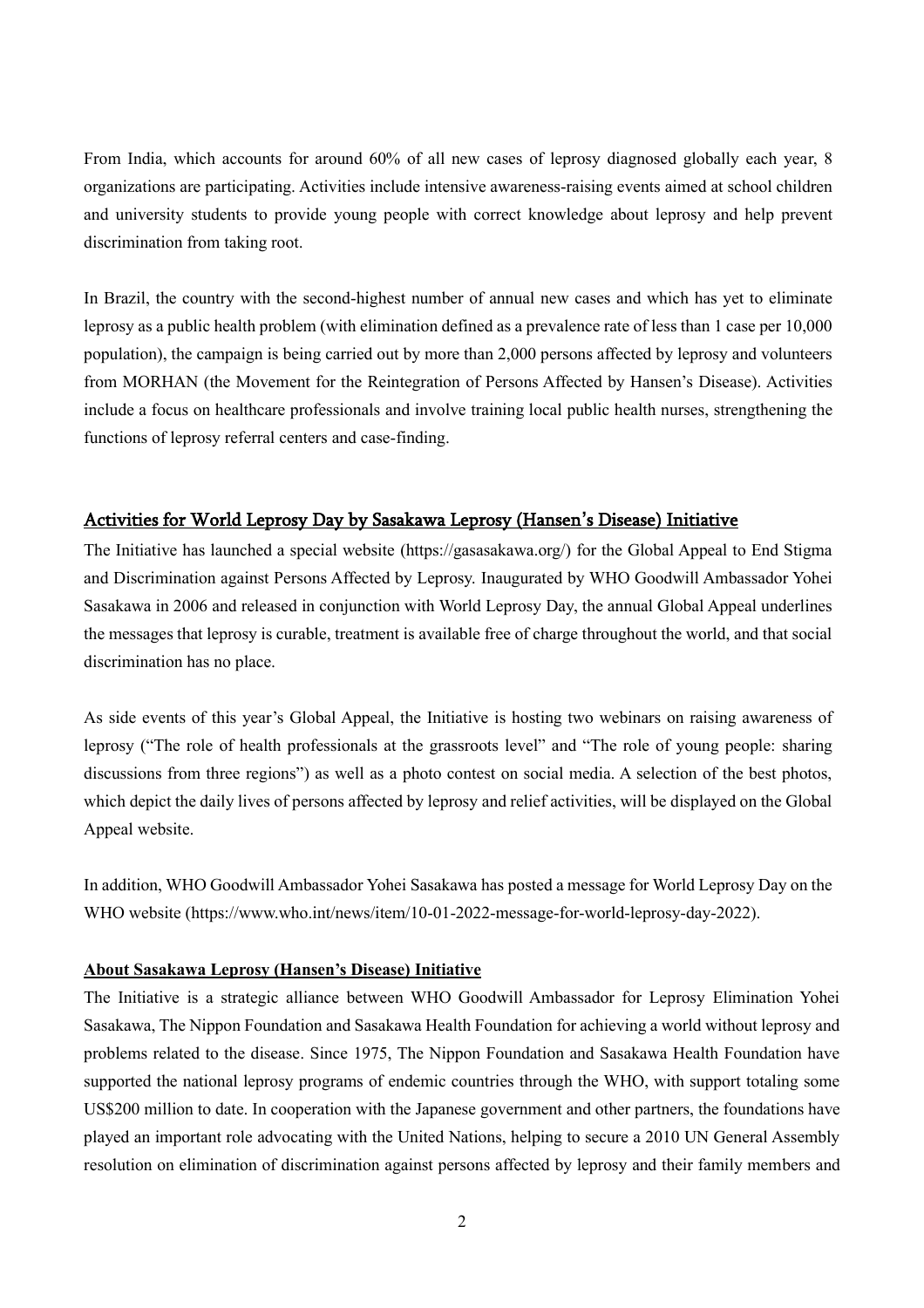the appointment of a UN Special Rapporteur on leprosy by the UN Human Rights Council in 2017.

See the Initiative's home page for further details. https://sasakawaleprosyinitiative.org/latestupdates/initiative-news/1241/

### About leprosy

Leprosy, also known as Hansen's disease, is an infectious disease that mainly affects the skin and peripheral nerves. Around 200,000 cases are newly reported each year. Leprosy is curable with multidrug therapy, but left untreated can result in permanent disability. An estimated 3 to 4 million people in the world today are thought to be living with some form of disability as a result of leprosy. Although completely curable, many myths and misunderstandings surround the disease. In various parts of the world, patients, those who have been treated and cured, and even their family members continue to be stigmatized. The discrimination they face limits their opportunities for education, employment and full participation in society.

| No             | Country       | Type of      | Participating organization        | <b>Supporting organization</b>    |
|----------------|---------------|--------------|-----------------------------------|-----------------------------------|
|                |               | organization |                                   |                                   |
| $\mathbf{1}$   | India         | <b>NGO</b>   | Acworth Leprosy Hospital Society  |                                   |
|                |               |              | for Research, Rehabilitation &    |                                   |
|                |               |              | Education in Leprosy              |                                   |
| $\overline{2}$ | India         | People's     | Association of People Affected by |                                   |
|                |               | Organization | Leprosy (APAL)                    |                                   |
| 3              | India         | People's     | Atma Swabhiman                    |                                   |
|                |               | Organization |                                   |                                   |
| $\overline{4}$ | India         | <b>NGO</b>   | Greater Tenali Leprosy Treatment  |                                   |
|                |               |              | and Education Scheme Society      |                                   |
|                |               |              | (GRETNALTES)                      |                                   |
| 5              | India         | <b>NGO</b>   | Sasakawa-India Leprosy            |                                   |
|                |               |              | Foundation (S-ILF)                |                                   |
| 6              | India         | <b>NGO</b>   | St Joseph Leprosy Hospital        | Father Muller Charitable          |
|                |               |              |                                   | Institutions                      |
| $\overline{7}$ | India         | <b>NGO</b>   | <b>NLR India Foundation</b>       |                                   |
| 8              | <b>Brazil</b> | People's     | Morhan                            |                                   |
|                |               | Organization |                                   |                                   |
| 9              | Indonesia     | Research     | Eijkman Oxford Clinical Research  | Papua Health Research and         |
|                |               | organization | Unit / University of Oxford       | Development Center-MoH            |
|                |               |              |                                   | Indonesia                         |
| 10             | Indonesia     | People's     | PerMaTa South Sulawesi            | Yayasan Dedikasi Tjipta Indonesia |
|                |               | Organization |                                   |                                   |
| 11             | Bangladesh    | People's     | Advancing Leprosy and             | The Leprosy Mission (TLM)-        |
|                |               | Organization | disadvantaged peoples             | Bangladesh                        |
|                |               |              | Opportunities society (ALO)       |                                   |

Chart1: List of participating organizations